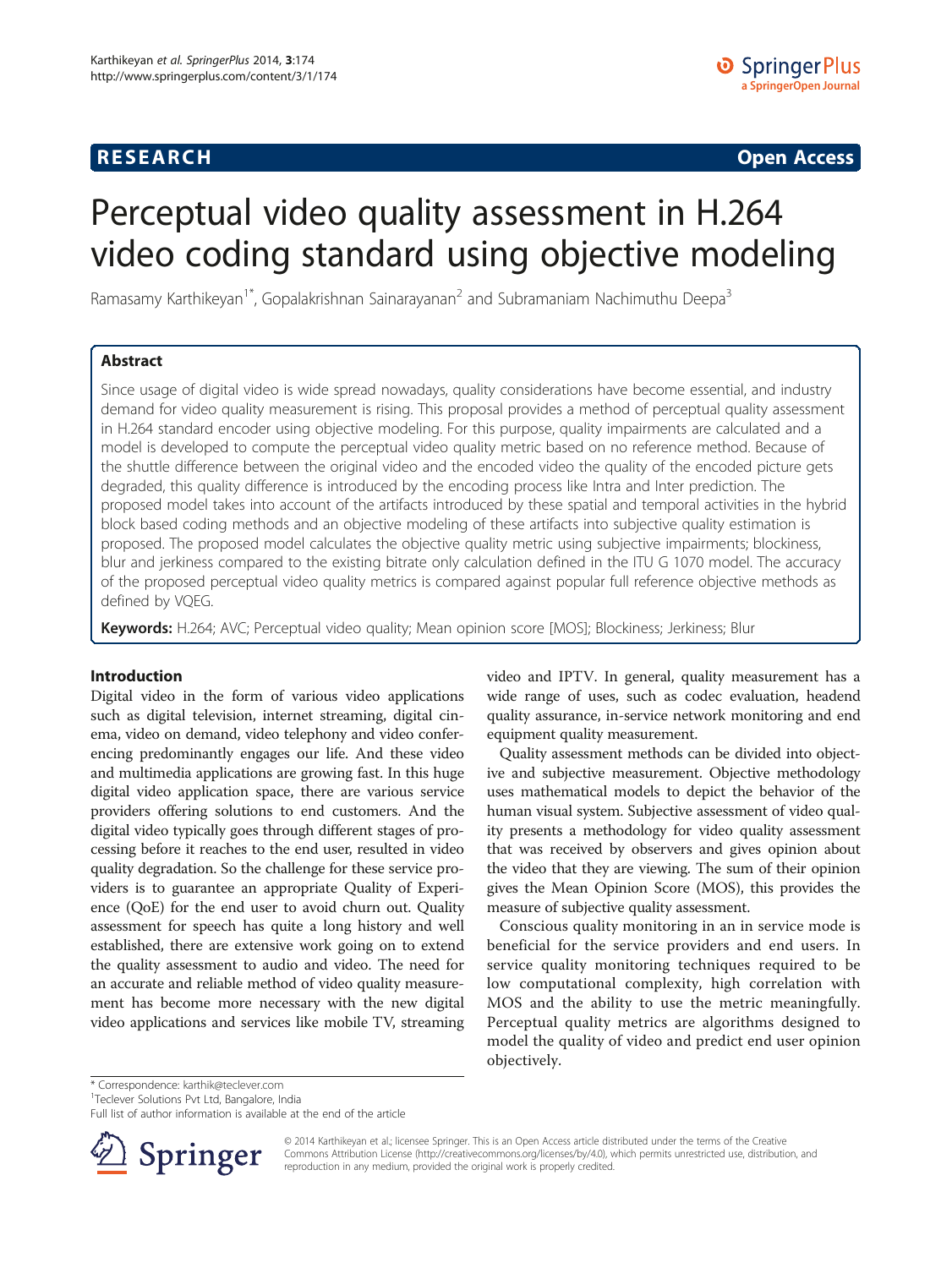Based on the method of objective metric calculation, they are generally classified as follows (Winkler [2009](#page-5-0)):

- (a)Data Metrics which measure the fidelity of the signal without considering the content characteristics like Peak signal to noise ratio (PSNR) and mean square error (MSE).
- (b) Picture Metrics which process the visual information in the video data and account for the distortions in the content on perceived video quality.
- (c) Bitstream or Packet parameter based Metric for compressed video delivered over packet network.
- (d) Hybrid metric which is derived based on the combination of above.

Additionally based on the amount of reference information required, they are classified as follows:

- (a) Full Reference (FR) metrics measures the degradation in the test video with respect to a reference video.
- (b)No Reference (NR) metric analyze the test video without the need for an explicit reference clip.
- (c)Reduced Reference (RR) metric is a tradeoff between the FR and NR metric calculation in terms of reference information requirement. The comparison between the test video and the reference video will be based on the extracted information.

Since video compression schemes required to address impairments related to block based prediction on spatial and temporal domain, any calculated metric suited for in service application should be calculated based on picture metrics and no reference model. Because of the advantage of capturing the cumulative effect of the compression on video quality, the picture metric based video quality measurement is proposed in this paper and applied to H.264 compression (ITU-T [2005](#page-5-0)) scheme for headend quality assurance. Even though the reference video is available in the H.264 encoder, only no reference model is proposed. Since the ability of this proposed scheme should be extended to different in service quality monitoring application and also have low computational complexity.

Because the compression standard is block based and the problem can be generalized over the transform block size, the proposed metric calculation of blockiness, blur and the jerkiness are arrived at block level. This can be generalized to any block based coding and for different size of the transform. We have presented MOS calculation based on impairments of blockiness, blur and jerkiness where the MOS calculation model which carries the cumulative effect of all the three metric. The computation of these impairment metrics are in accordance with the ITU-T P.910 [\(1999](#page-5-0)) standard. The correctness and effectiveness of these models experimental results are compared against the full reference well known quality assessment method SSIM.

The paper is organized as follows. Section II provides details about the related work in the proposed research area. Section III explains the motivation and proposed perceptual video quality model. Section IV outlines the design and Section V brief about the performance evaluation and discussion. Section VI contains the concluding remarks.

## Related work

Among the different quality metrics used to assess the video quality, an objective full reference quality metric is proposed in Abharana et al. [\(2009\)](#page-5-0) using natural decrease in entropy of decoded frame due to compression and vertical and horizontal artifacts due the blockiness effect and apart from that the spatial and temporal masking properties of human visual system are compared against other standard full reference metrics. But no reference quality metric has more advantage in terms of the computational complexity and the reference availability. Even though there are many works (Brandao et al. [2009](#page-5-0); Arum et al. [2012](#page-5-0)) experimented for quality assessment on the compressed video, there are full reference metric as in Eden ([2007](#page-5-0)), proposed a measure of picture quality as peak signal to noise ratio (PSNR) which is a full reference metric and estimated statistically using transform coefficients as no reference metric. A revised PSNR no-reference model is presented in Brandao and Queluz [\(2010\)](#page-5-0) that estimate video quality using estimated DCT coefficients which are derived using Maximum Likelihood techniques. Content spatialtemporal activity calculation based on average SAD and display format based perceptual MOS calculation model is proposed in Joskowicz and Ardao ([2010](#page-5-0)) and the relationship between the bit-rate and the MOS is derived. But only using the bit-rate is limiting the estimation quality of certain video service. In Valenzise et al. ([2012](#page-5-0)), proposed an estimation of the pattern of lost macroblocks which produces an accurate estimate of the mean-square-error (MSE) distortion introduced by channel errors. The results of the proposed method are well correlated with the MSE distortion computed in full-reference mode, with a linear correlation coefficient of 0.9 at frame level. A two part no reference quality metric calculation consists of training and test is proposed in Kawano et al. [\(2010\)](#page-5-0). In the training phase, they calculate the sensitivity from features like blockiness, blur and edge business etc. and rank these features using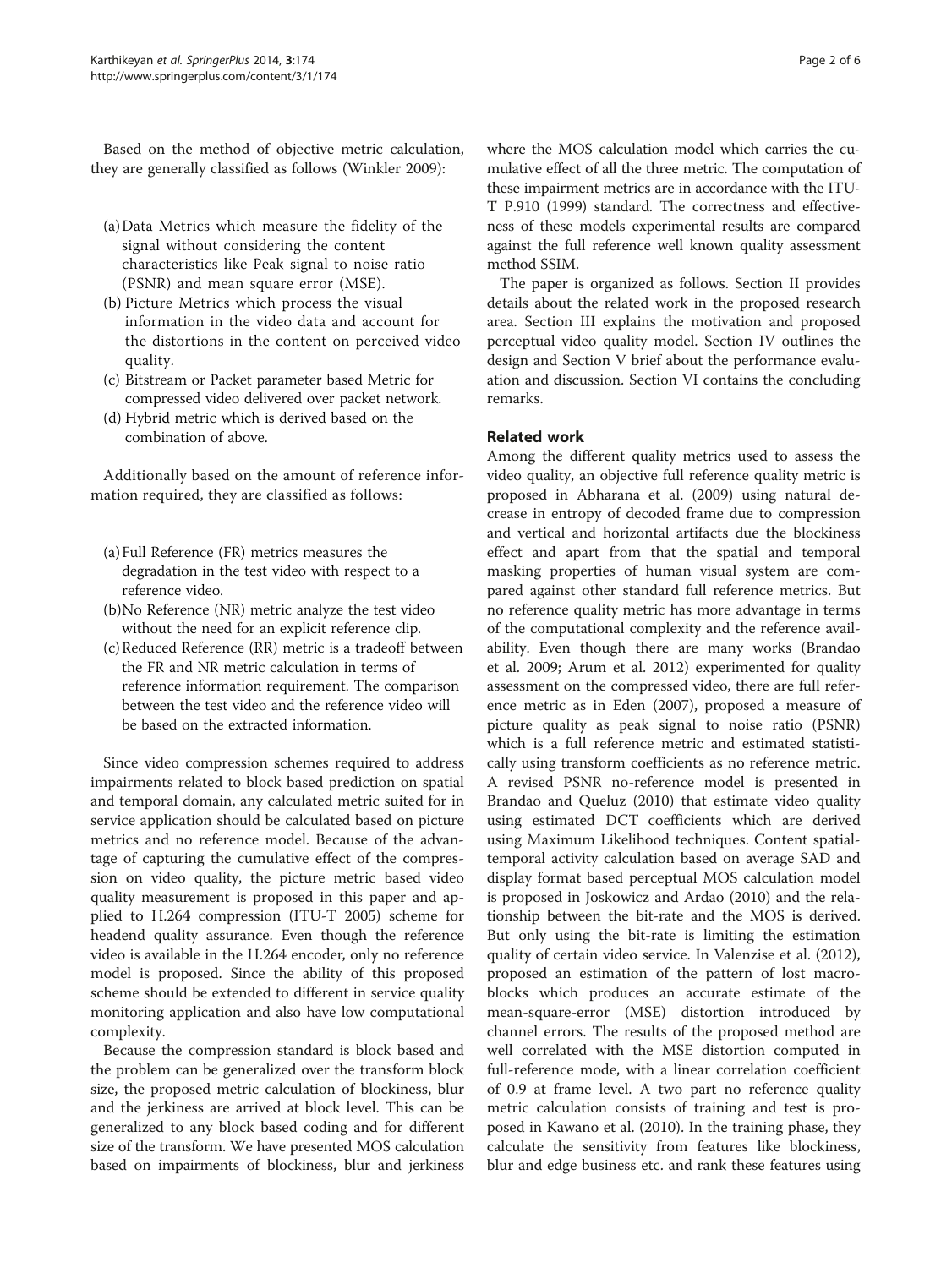<span id="page-2-0"></span>the Principal Component Analysis (PCA) method. In Rossholm and Lovstroem ([2008\)](#page-5-0), the author try to find a linear relationship between quality measurement method and media-layer metrics such as quantization parameter, bits per frame, frame rate, and mean motion vector length. The proposed methods in Ries et al. [\(2007](#page-5-0)) uses the video quality calculation using parameters such as bit rate, zero length motion vectors, mean motion vector lengths and motion vector direction. Even though bit rate is a key parameter (ITU-T G.1070 [2012](#page-5-0)) for estimating the coding distortion, the subjective quality of different video sequences cannot be correlated well with only the bitrate. So this proposed method, uses impairments such as blockiness, blur and jerkiness introduced by the spatial and temporal activities to improve the estimation accuracy in the encoder for the head end quality assurance.

#### Proposed perceptual quality estimation model

The lossy nature of all block based video codecs, compression introduces video artifacts which are noticeable to human visual system. In any application user viewing experience, the video quality is an important factor for the Quality of Experience (QoE). In order to have the QoE defined, quality measurement standardization bodies are trying to define the MOS as measure and define a method of MOS prediction which is reliable and reproducible. Even though some of the objectives are achieved in the existing standards this is being researched to address specific application. The proposed idea in this paper is to arrive at a NR metric based perceptual quality assessment which can be used for continuous monitoring in different applications. At headend this can be implemented as part of the encoder without much complication for the in service assessment of quality of delivery.

Performances of quality assessment methods based on references are limited by the quality of the source video and the video sequence alignment. No reference (NR) based approach is an absolute quality assessment as viewed by the user which is more useful in end to end performance monitoring scenario. Quality assessment is a challenging task when there is no reference. NR method provides advantage of in service real time assessment because of its low computational complexity.

The NR metrics for video blockiness, blur and jerkiness are calculated and the perceptual quality assessment model for the codec for a bitrate is derived in accordance with ITU G.1070. For a set of training and test video sequences, the perceptual quality calculation based on the proposed assessment model is computed and presented. The correctness and effectiveness of this model is experimented and compared against a well known full reference quality metric SSIM as per the methods provided in VQEG.

$$
I_{\text{coding}} = \left(\nu 3 - \frac{\nu 3}{1 + \left(\frac{B r_v}{\nu 4}\right)^{\nu 5}}\right) \tag{1}
$$

Where  $Br_v$  is the bitrate and  $I_{\text{coding}}$  is coding quality artifacts assessment the value of which will vary from 0 to 4. The perceptual quality metric only for the coding based quality impairments and provides the quality metric at headend.

$$
MOS = 1 + I_{coding} \tag{2}
$$

And v3, v4 and v5 are constants and any change in v4 impacts the value of MOS greatly, obtaining the value of v4 based on the no reference blockiness, blur and jerkiness is considered. Proposed MOS calculations uses v4 which is a combined scaled distortion indicator as a effect of all the three impairments along with the bitrate.

## Design overview

This section presents the details of the intra frame metrics blockiness and blur and inter frame metric jerkiness at block level. Based on these calculated intra frame and inter frame metrics, the perceptual quality estimation is proposed. The proposed model uses the no reference metrics which also provides reduced computation complexity.

#### Blockiness metric

The blockiness metric is measure of the visible edges on the coded picture block boundary; it is calculated based on the Boundary Strength (BS) of the transform block boundaries which is part of the encoder standard. The amount of blockiness present over a widow of frames is accumulated and a normalized blockiness metric (BM) is computed based on this amount of blockiness. BS value of 4 is high blockiness and BS value of 0 is less blockiness. For the calculation of amount of blockiness, all the block boundaries which have BS equal to 4 for intra coded frames and BS equal to 2 for the inter coded frames are counted. This count is accumulated over a frame and based on this the normalized BM metric is calculated and converted to percentage terms. So the value of the BM is between 0 to 100.

#### Blur metric

The BLur metric(BL) is defined as loss of energy and spatial details reduction on the sharp edges, if a sharp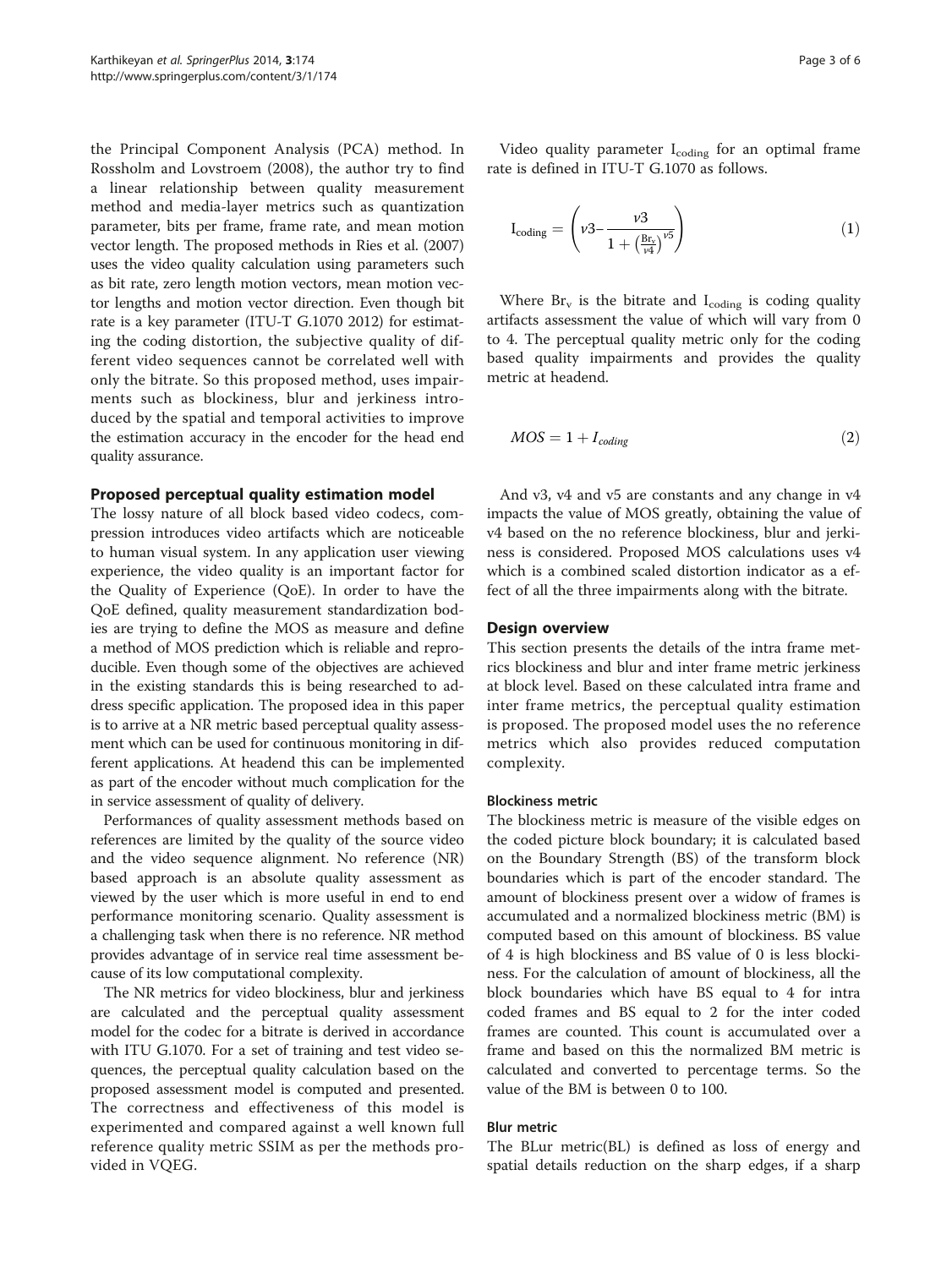<span id="page-3-0"></span>edge has more depth in the edge pixels, then the image is considered more blurred. This metric is computed using a "Sobel" filter for identifying the sharp edges to calculate the localized blur metric in a frame. Once the blur regions are identified; and then transform coefficients of blocks which fall on the blur region are used for the calculation of blur. Based on the weighted count of each frequency component across all the blocks under computation which is having sufficient number of occurrence compared with low frequency components is computed for the blur count and then this value is normalized to obtain BL. The value of BL will be between 0 to 100.

## Jerkiness metric

Slow camera movement or zoomed video sequences are exposed to jerkiness artifact. This metric is calculated as normalized number of transition between states at macroblock level. Based on a threshold in mean square error, this is been calculated that the macroblock got updated or not. The measure of the status of macro block updation across a window of frames provides the jerkiness artifacts (JR). This is computed as the maximum over time f the standard deviation over space of all the frames. More motion in adjacent frames will result in more value for JR.

All the above artifacts are computed as part of H.264 encoder along with the perceptual quality metric calculation as mentioned in the proposed model. And the Figure 1 contemplates a modified block diagram of H.264 encoder where the perceptual quality metric is calculated in service. This provides MOS score for the video sequence along with PSNR, so user can understand the subjective quality of the encoded video.

In the proposed perceptual quality model, the constant v4 is calculated as linear combination of the impairments together. So v4 which is the combined scaled distortion indicator is expressed as follows

$$
v4 = a.BM + b.BL + c.JR
$$
\n(3)

In equation (3), a, b and c are weighted coefficient. These are used to adjust the impact of individual impairment in the perceptual calculation. These values are derived by experiments using the training set of videos and the results are analyzed for set of video content with different spatial and temporal activities. The expected result of each metrics is computed as per the standard P.910 and the training set results with different coefficients are experimented for minimum error.

The computed MOS value as in equation [\(2](#page-2-0)) provides the measure of subjective quality of the video sequence. Because the MOS value has the effect of the video impairments blockiness, blur and jerkiness, the testing results shows that this proposed model has high correlation with the standard full reference quality metric SSIM.

The comparison of the accuracy is based on Pearson Correlation Coefficient (PCC) and Root Mean Square Error (RMSE) as proposed in VQEG ([2003](#page-5-0)) standard.

#### Performance evaluation and discussions

The proposed quality metric calculation is implemented in C language. We have used JM coder for the H.264 video encoding. The metric calculation is implemented as part of JM reference software. The video resolution is of standard definition size and encoding is set to three different bitrates of 512 kbps, 1 mbps and 2 mbps to depict the effect of these impairments at encoder. Four different standard definitions test videos are used to

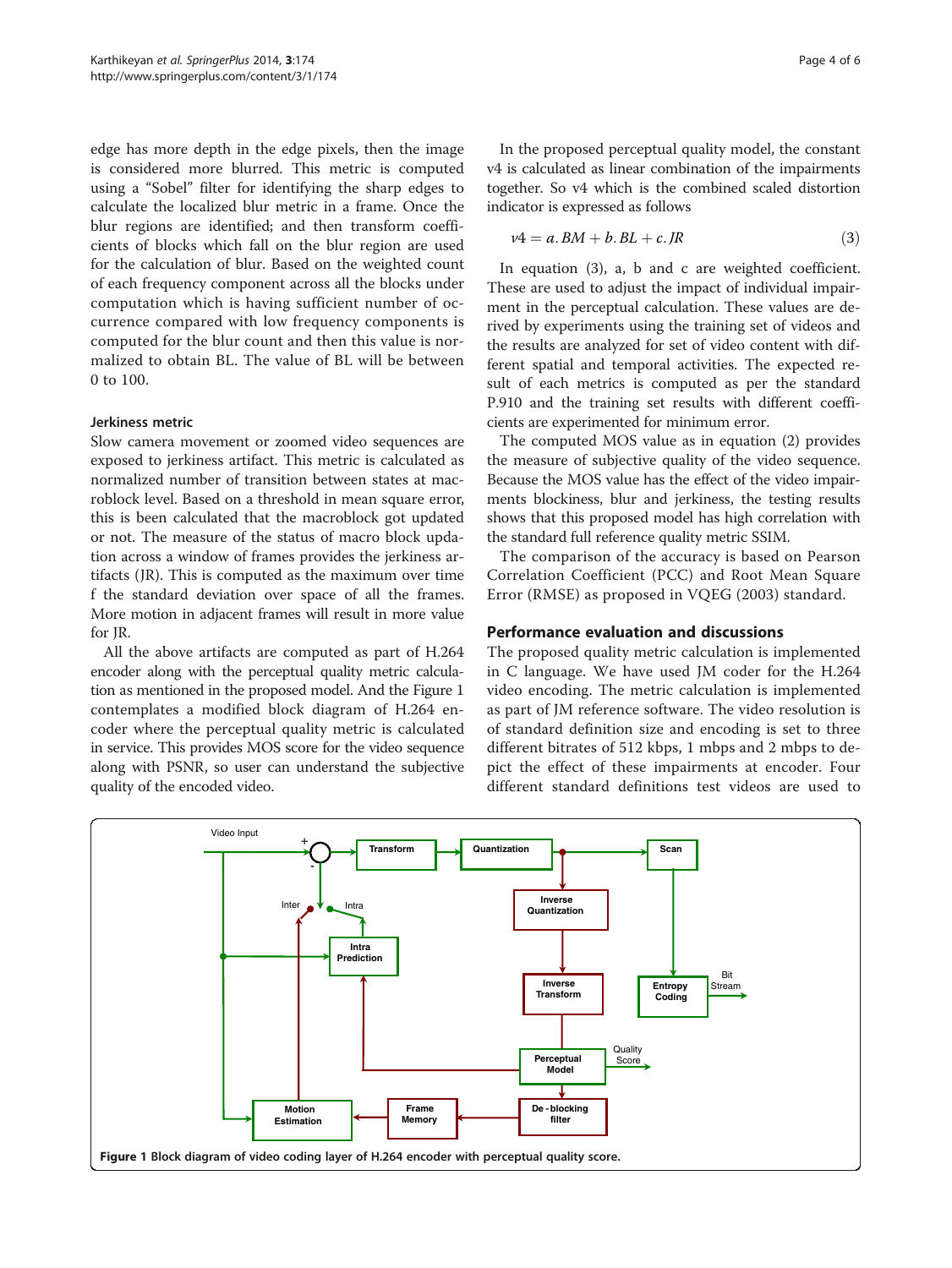

train the weighted coefficients and obtained the constants in Equation ([1](#page-2-0)) and [\(3](#page-3-0)) at different bit rate. The training video sequences are "mobile and calendar", "parkrun", "shields" and "stockholm" ([Training video se](#page-5-0)[quence](#page-5-0). [http://media.xiph.org/\)](http://media.xiph.org/). These training test vectors have various spatial and temporal complexities in nature. Since the constant v4 is only the variable one and all others are constant, the perceived quality change will be proportional to the v4 change. Different six video sequences are taken for test purpose; since the parameters are trained there is no need for parameter change for different kind of videos.

The computations of MOS for these different video sequences are conducted as per the proposed method. Figures 2, 3 and 4 explains the quality metric performance for 512 kbps, 1 mbps and 2 mbps encoding respectively.

The combined scaled distortion indicator value is varying from 1.03 to 4.37 for different test vectors at 512 kbps. And the value of 4.37 for 512 kbps is high compare to 1 mbps which is 3.18, the most distorted video sequence where the test vector has high temporal and spatial complexity. The value for the same is 2.13 for the 2 mbps encoding. The results shows that for different spatial and temporal activities the coding distortion is different apart from that for different bitrate the quality distortion indicator correlates well and these results are compared against





SSIM full reference quality metrics based on PCC and RMSE as proposed in VQEG.

The average values of these shows that the proposed model has high correlation for the quality calculation than the well known full reference model SSIM (Wang et al. [2004\)](#page-5-0) and shown in Table 1. The PCC value is high and the RMSE value is less compared to the SSIM model. This shows that the MOS calculated based on the video impairments are more correlated to user viewing experience than standard full reference methods.

This proposed model explains the video artifacts measurements in H.264/AVC coded video related to intra and inter compression which clearly shows the correlation of the calculation is more based on the video impairments method than reference models presented in VQEG. Since the proposed method uses the impairments in the video and a NR method, when using in the decoder end this can capture the combined effect of the encoder, channel. This method can use application which cannot get the full reference or reduced reference information such as broadcasting, IPTV and video telephone etc. Since the parameter training needs to be done for different codec separately. The work can be extended to compare the computation complexity and also to map these impairments parameter from different channel and bitstream information.

## Conclusions

A combined measure of perceived video quality for the H.264/AVC compression is proposed using no reference model. Metrics were implemented in a C/C++ environment as part of JM software of H.264. The objective modeling of subjective quality parameters was derived

Table 1 Performance comparison of proposed model with SSIM

| Video quality assessment model | <b>PCC</b> | <b>RMSE</b> |
|--------------------------------|------------|-------------|
| Proposed model                 | 0.961      | 0.312       |
| SSIM model                     | 0.763      | 0.571       |